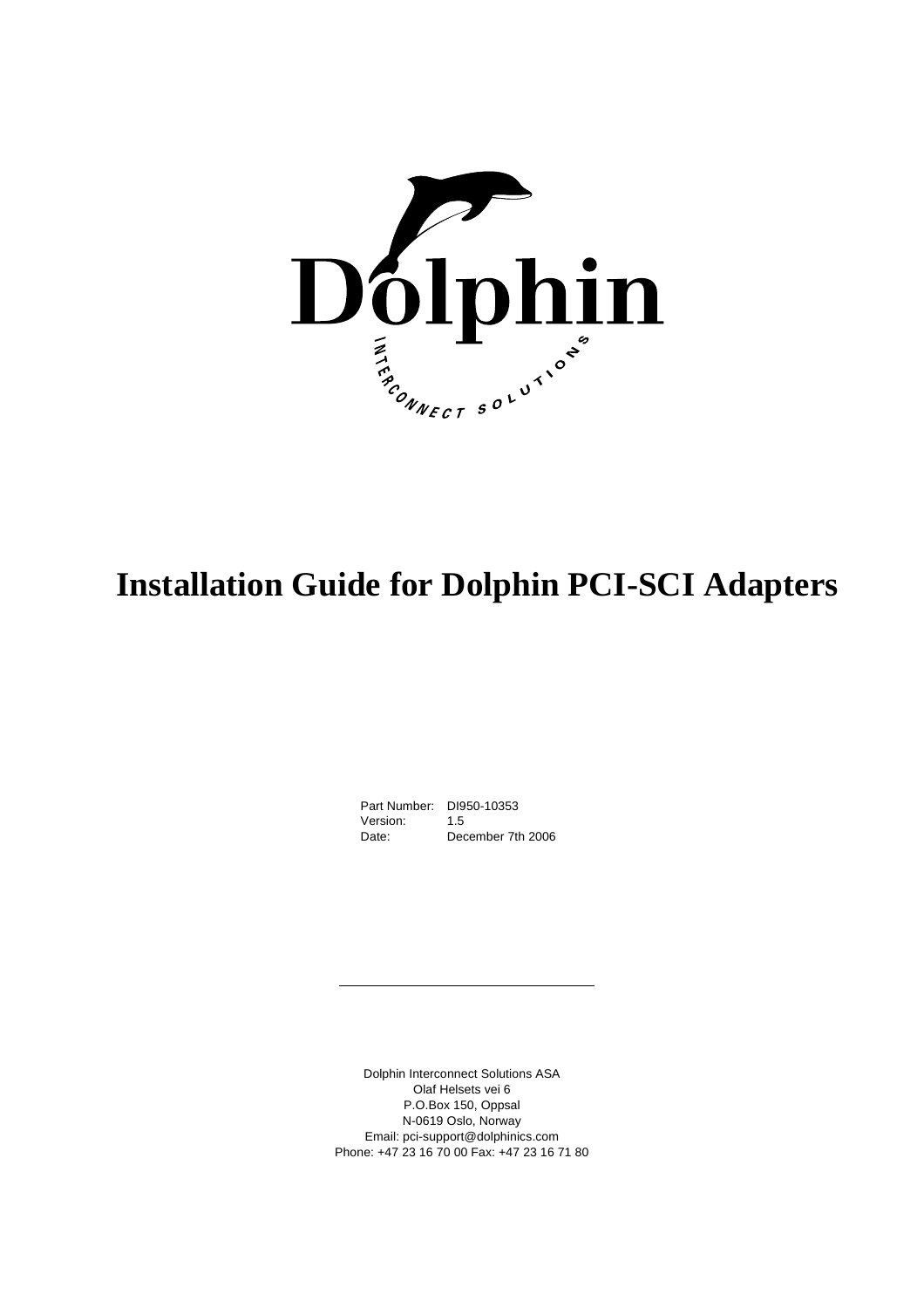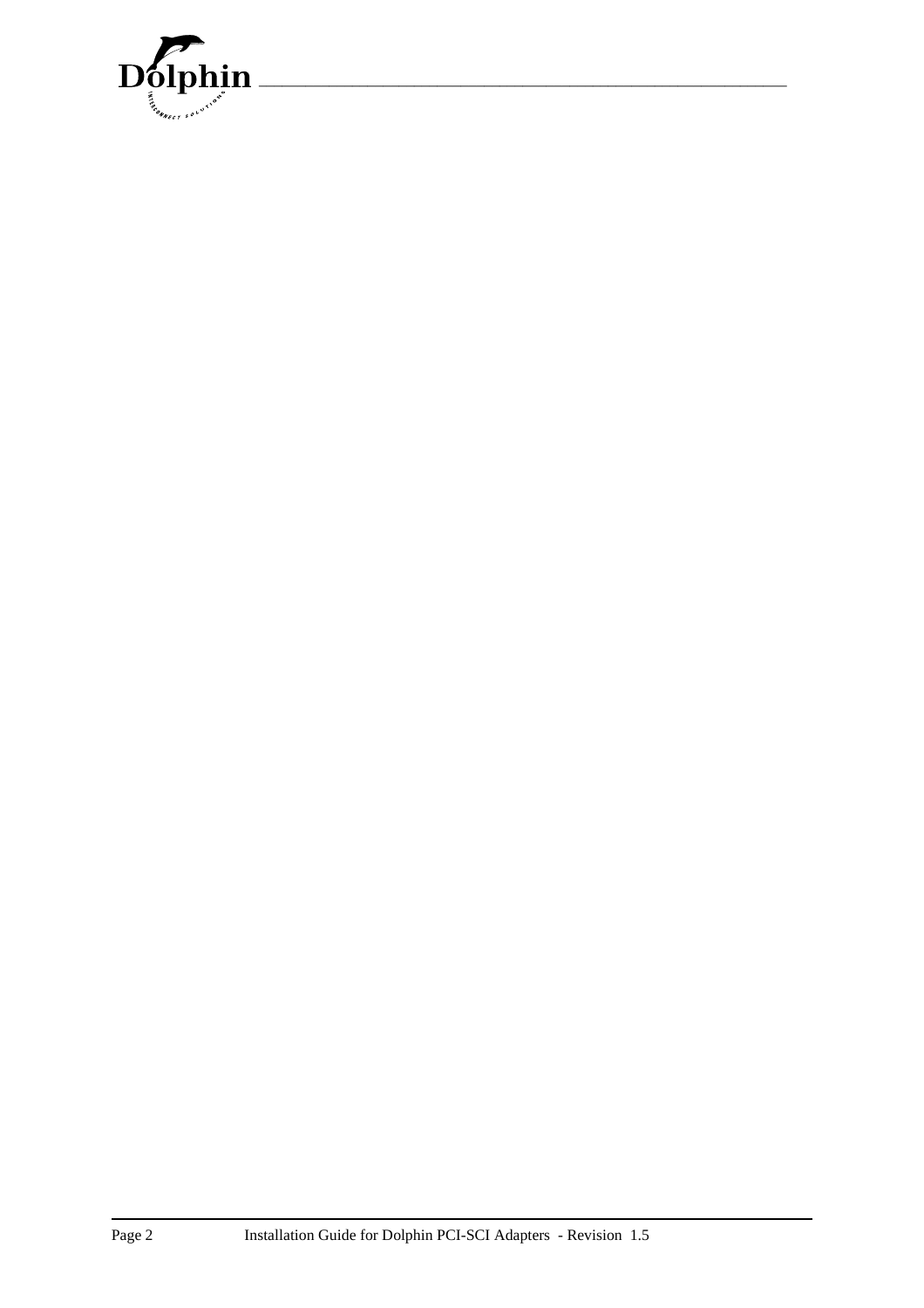

## **Table of Contents**

\_\_\_\_\_\_\_\_\_\_\_\_\_\_\_\_\_\_\_\_\_\_\_\_\_\_\_\_\_\_\_\_\_\_\_\_\_\_\_\_\_\_\_\_\_\_\_\_\_\_\_\_\_\_\_\_\_\_\_\_\_\_\_\_\_\_\_\_\_\_\_\_\_\_\_\_\_\_\_\_

| <b>CHAPTER 1</b> |         |                                                                                                          |  |
|------------------|---------|----------------------------------------------------------------------------------------------------------|--|
|                  | 1.1     |                                                                                                          |  |
|                  | 1.2     |                                                                                                          |  |
|                  | 1.3     |                                                                                                          |  |
| <b>CHAPTER 2</b> |         |                                                                                                          |  |
|                  | $2.1\,$ | Getting started manufactured communications of a started communication of a started communication of $8$ |  |
|                  | 2.2     |                                                                                                          |  |
|                  |         | 2.2.1                                                                                                    |  |
|                  |         | 2.2.2                                                                                                    |  |
|                  |         | 2.2.3                                                                                                    |  |
|                  |         | 2.2.4                                                                                                    |  |
|                  |         | 2.2.5                                                                                                    |  |
|                  |         | 2.2.6                                                                                                    |  |
|                  |         | Interconnecting Multiple Nodes in an SCI Torus topology  12<br>2.2.7                                     |  |
|                  |         | 2.2.8                                                                                                    |  |
| <b>CHAPTER 3</b> |         |                                                                                                          |  |
|                  | 3.1     |                                                                                                          |  |
|                  |         |                                                                                                          |  |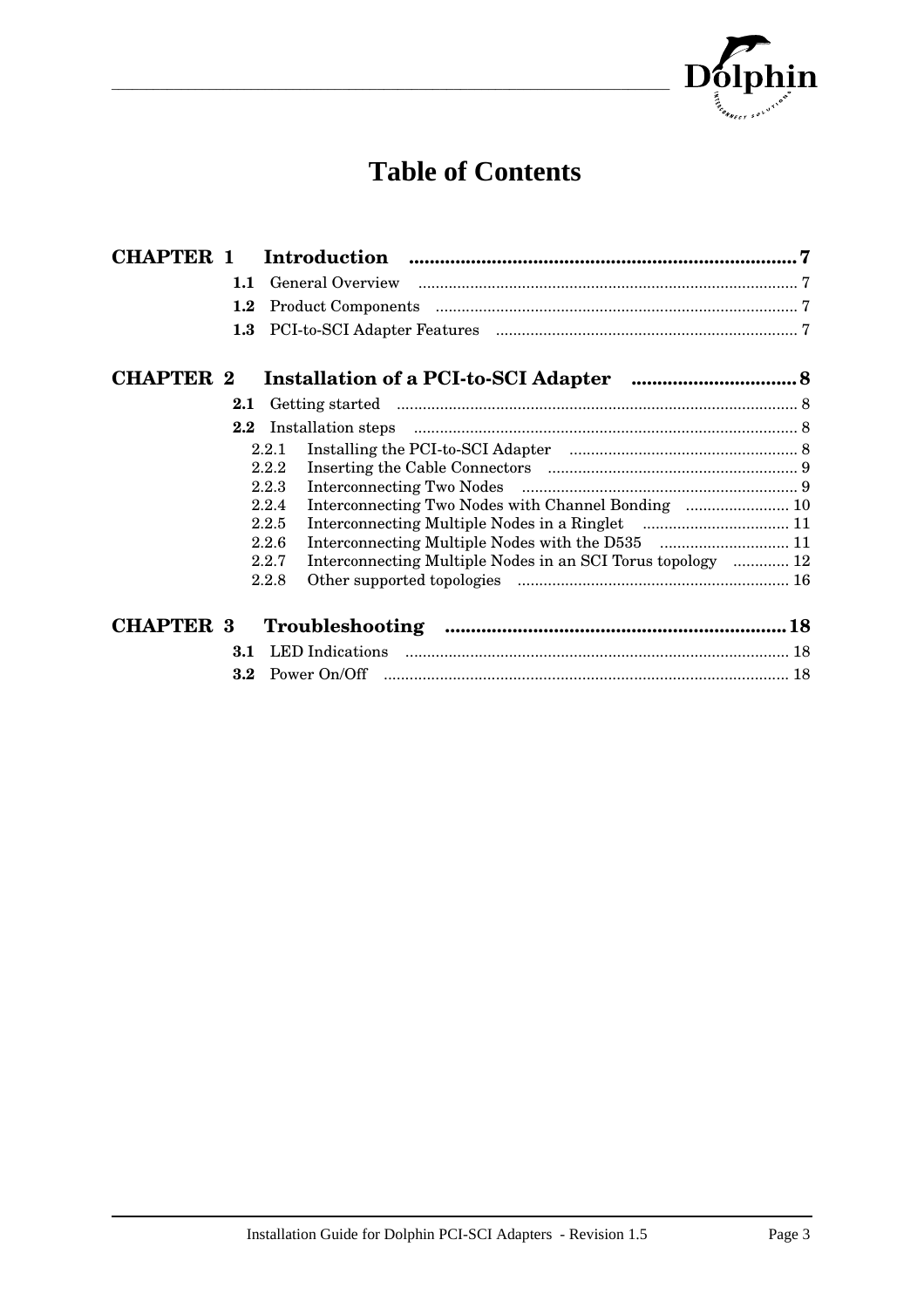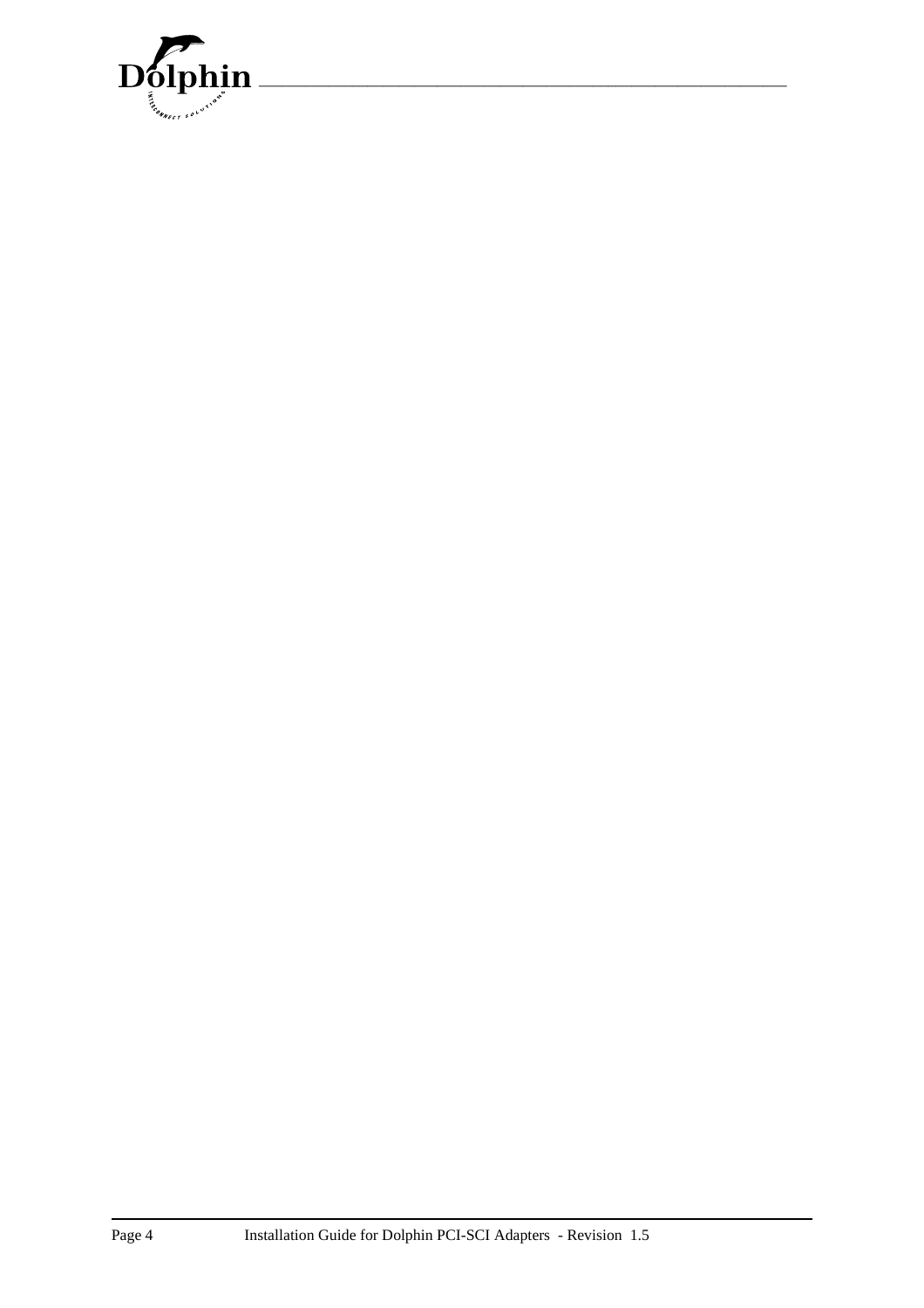

# **List of Figures**

\_\_\_\_\_\_\_\_\_\_\_\_\_\_\_\_\_\_\_\_\_\_\_\_\_\_\_\_\_\_\_\_\_\_\_\_\_\_\_\_\_\_\_\_\_\_\_\_\_\_\_\_\_\_\_\_\_\_\_\_\_\_\_\_\_\_\_\_\_\_\_\_\_\_\_\_\_\_\_\_

| Figure 1  |                                                                                                      |
|-----------|------------------------------------------------------------------------------------------------------|
| Figure 2  |                                                                                                      |
| Figure 3  |                                                                                                      |
| Figure 4  |                                                                                                      |
| Figure 5  |                                                                                                      |
| Figure 6  |                                                                                                      |
| Figure 7  |                                                                                                      |
| Figure 8  |                                                                                                      |
| Figure 9  |                                                                                                      |
| Figure 10 |                                                                                                      |
| Figure 11 | NodeIds for a mixed 1D/2D cluster manufactured in the 16 model of the 100 model of the Marian and 16 |
|           |                                                                                                      |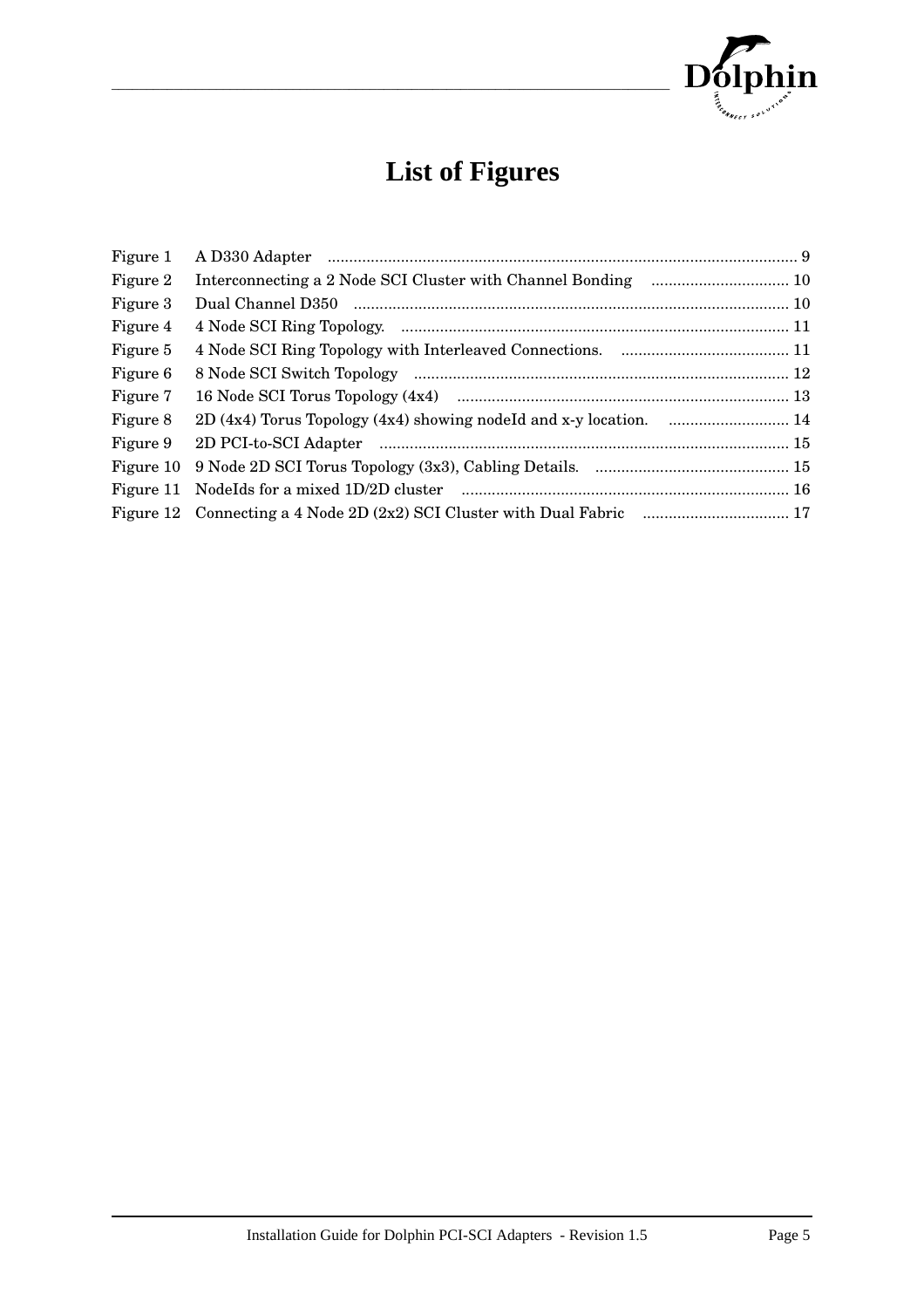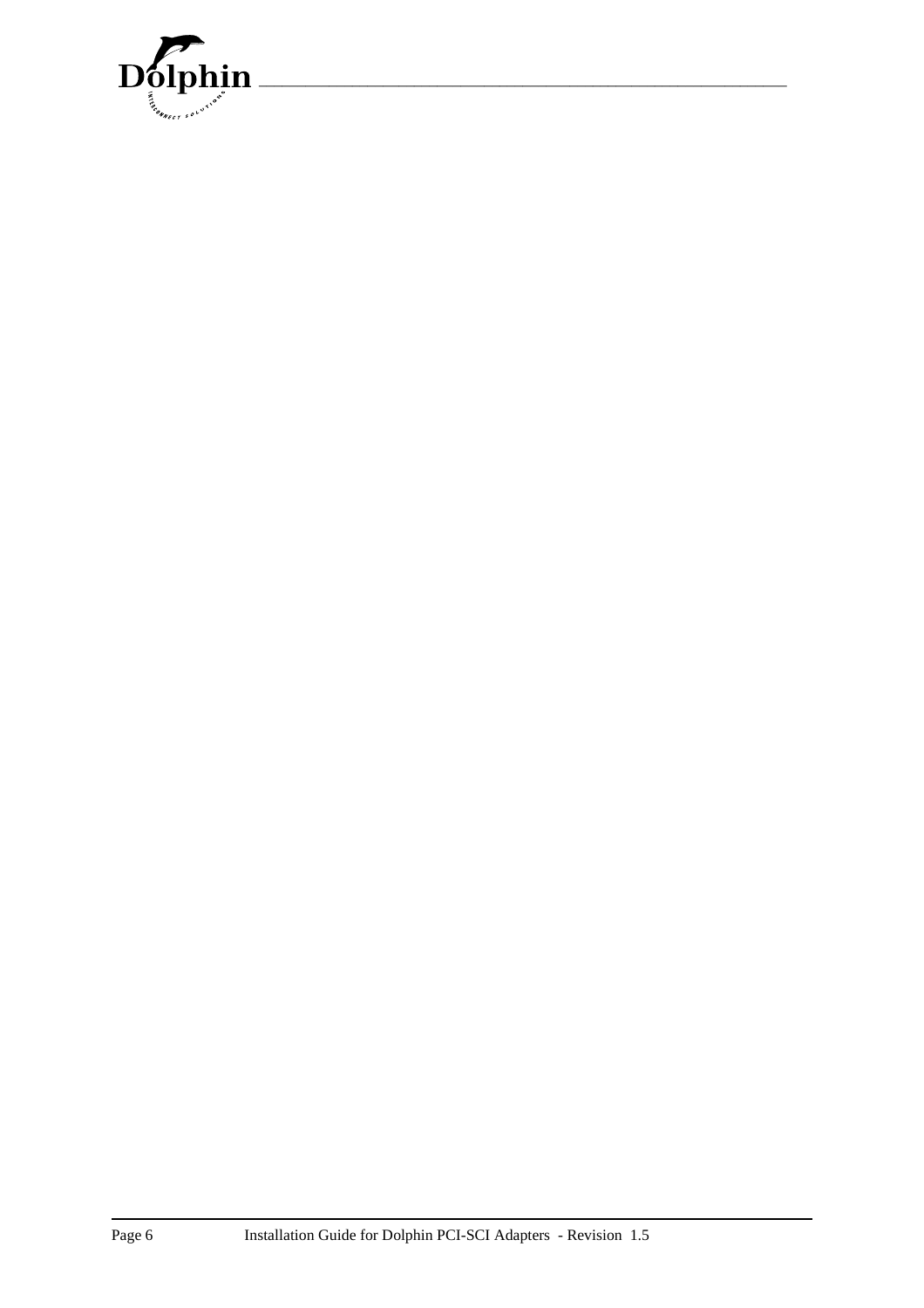

## **1 Introduction**

### **1.1 General Overview**

The Dolphin PCI-SCI Adapter Cards support 32 and 64 bits regular PCI buses, running 33 or 66MHz clock rates [2] or PCI Express (PCIe) [3]. These Adapter cards are part of a high performance solution for clustering personal computers, workstations and servers using the Scalable Coherent Interface (SCI) standard [1]. Applications include clusters of systems for compute processing and highavailability database operations.

\_\_\_\_\_\_\_\_\_\_\_\_\_\_\_\_\_\_\_\_\_\_\_\_\_\_\_\_\_\_\_\_\_\_\_\_\_\_\_\_\_\_\_\_\_\_\_\_\_\_\_\_\_\_\_\_\_\_\_\_\_\_\_\_\_\_\_\_\_\_\_\_

Dolphin has developed a whole range of different Adapter cards for different SCI configurations and different PCI environments, such as regular PCI, PMC, cPCI and PCI Express, and these Adapter Cards will be referred to as PCI-to-SCI Adapters throughout this installation guide. All the PCI-to-SCI Adapters can be interconnected in SCI systems.

### **1.2 Product Components**

Dolphin is continuously developing and producing components for clustering. Further information on these products can be found on **www.dolphinics.com.**

### **1.3 PCI-to-SCI Adapter Features**

- Regular PCI Adapters are compliant with PCI Specification 2.2, 32/ 64-bit, 33/66MHz PCI bus operation [2].
- PCIe Adapters use Intel<sup>®</sup>41210 PCIe-to-PCI Bridge which is PCI Express Revision 1.0a compliant [3].
- Regular PCI Adapters support both 3.3V and 5V PCI slots (Universal card) [2].
- All Adapters are compliant with IEEE/ANSI 1596-1992 Scalable Coherent Interface specification.<sup>[1]</sup>
- Low latency and high bandwidth data transfer with remote memory access.
- SCI Interface with unidirectional links, each capable of 667 MByte/ sec.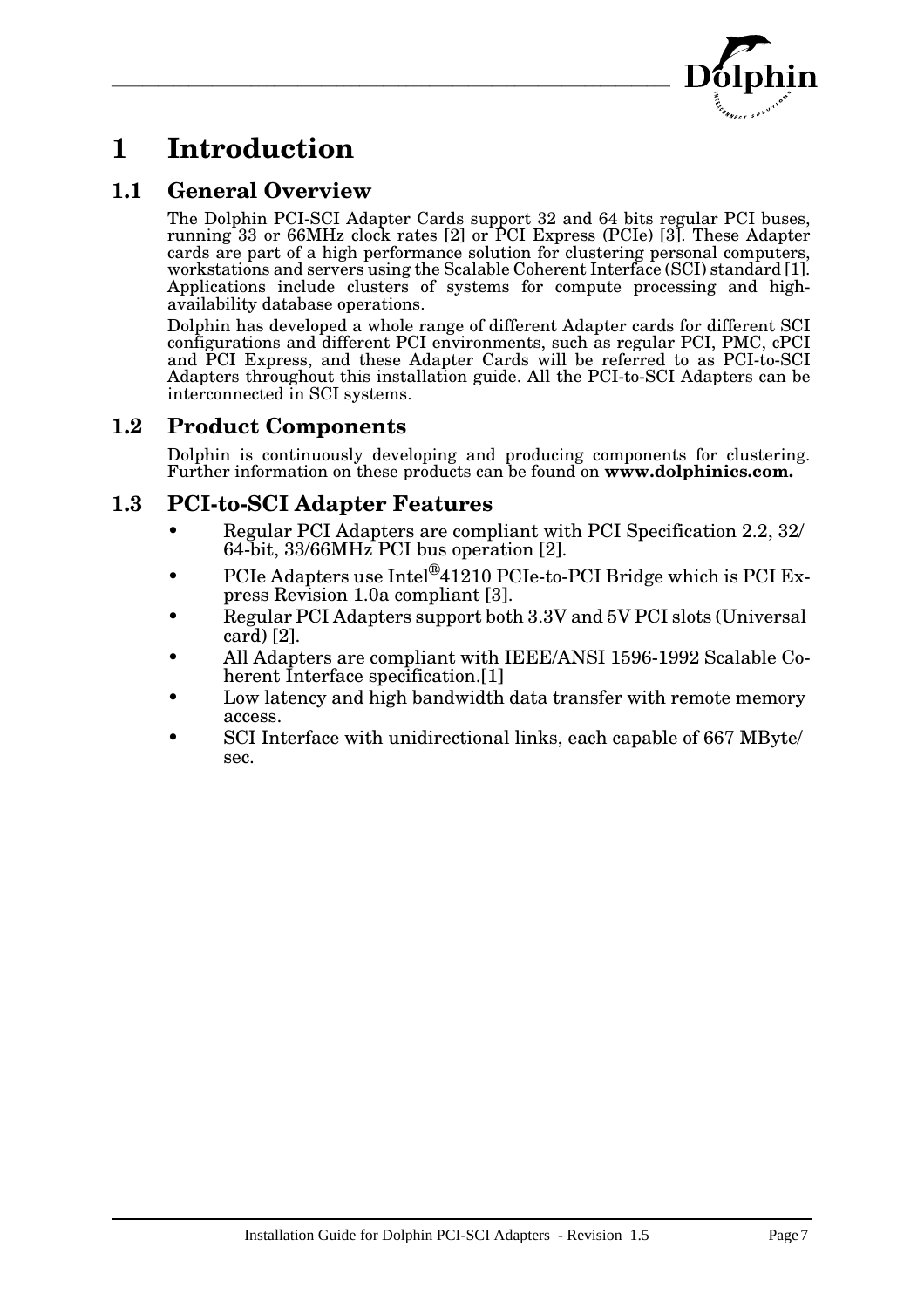

## **2 Installation of a PCI-to-SCI Adapter**

### **2.1 Getting started**

Open the shipping package to verify that you have received the items ordered. Inspect each item for damage.

#### **CAUTION**

*Static electricity can damage integrated circuits on the card. Do not remove the Adapter from the anti-static bag until you have discharged any static electricity from your person by touching a grounded object. Maintain grounding by wearing the wrist strap provided, when handling the Adapter.*

If everything is in order, continue the installation steps described in 2.2. If not, contact your Dolphin sales representative.

#### **2.2 Installation steps**

#### **2.2.1 Installing the PCI-to-SCI Adapter**

First some general PCIe considerations. The D350 Adapter is a x8 PCIe Card and requires a x8 or x16 slot, while the other D35x Adapters are x4 Cards and can also use a x4 slot.

Note that the PCIe standard allows up-plugging, but not down-plugging (physically prevented). Up-plugging means e.g. to plug a x4 Adapter into a x8 or x16 connector. However, according to the PCIe standard it is not guaranteed that a chipset is using the width of the Adapter, inserted in such a slot. The specification says that it should come up as the full width or as x1, but most chipsets support the width of the Adapter. If low bandwidth is experienced in such cases, it could be that the slot only supports PCIe x1.

Install the PCI-to-SCI Adapter in your computer by following these steps. General information about installing hardware in a computer is normally found in the installation manual for the equipment.

1) Turn OFF the power to the computer and peripheral devices.

#### **CAUTION**

*Make sure the power is turned OFF before you continue. Wear a properly grounded wrist strap during the complete procedure of installing the Adapter.*

- 2) Remove the cover from the computer.
- 3 Remove metal bracket covering the opening of the appropriate PCI slot(s). If it is fixed by a screw, retain the screw for use in step 5.
- 4) Insert the card in the chosen PCI bus slot. Press the card firmly down so the contacts are securely seated in the connector
- 5) Secure the card bracket to the computer chassis (if appropriate, use the screw from step 3).
- 6 Replace the cover on the computer.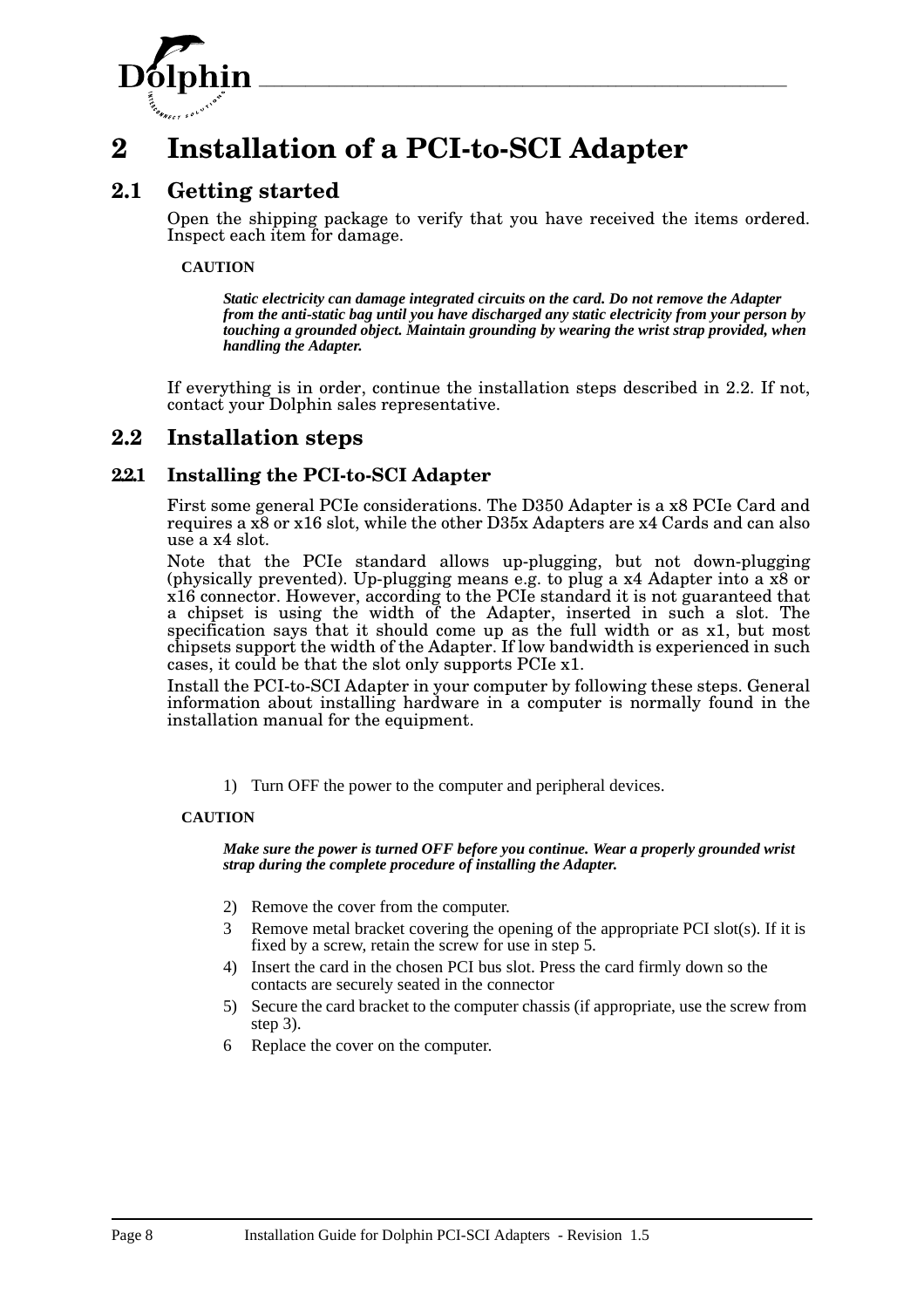



\_\_\_\_\_\_\_\_\_\_\_\_\_\_\_\_\_\_\_\_\_\_\_\_\_\_\_\_\_\_\_\_\_\_\_\_\_\_\_\_\_\_\_\_\_\_\_\_\_\_\_\_\_\_\_\_\_\_\_\_\_\_\_\_\_\_\_\_\_\_\_\_

*Figure 1* A D330 Adapter

An example of an Adapter in the PCI-to-SCI family is shown in Figure 1. Any PCIto-SCI Adapter has two or more I/O connectors, marked with SCI IN and SCI OUT. VHDCI SCI cables are used for interconnecting such Adapters to other system components, e.g. other Adapters or Switch Ports. There are no jumpers or switches on the Adapter. All configuration is controlled from software.

#### **2.2.2 Inserting the Cable Connectors**

When inserting a cable into a connector on the PCI-SCI Adapter, take care that the cable connector is inserted straight, and make sure that no excessive force is used. It is highly recommended to use a torque screwdriver for fastening the screws, and max. torque should be 0.4 Nm. If such a tool is not available, human fingers is a good alternative. Excessive force may break the connector housing, especially if the screw on one side is fully tightened, before the other is entered.

#### **2.2.3 Interconnecting Two Nodes**

Prerequisites: 2 PCI-SCI Adapters, 2 SCI Cables. It is assumed that the 2 Adapters are installed in computers, as described in the previous section, and as an example, they're called A and B.

- 1) Insert one cable from Adapter A: SCI OUT to Adapter B: SCI IN.
- 2) Insert the other cable from Adapter B: SCI OUT to Adapter A: SCI IN.
- 3) Turn Power back on, and observe that the LED between the SCI IN/OUT connectors turn green.

This completes the hardware installation of a two-node system.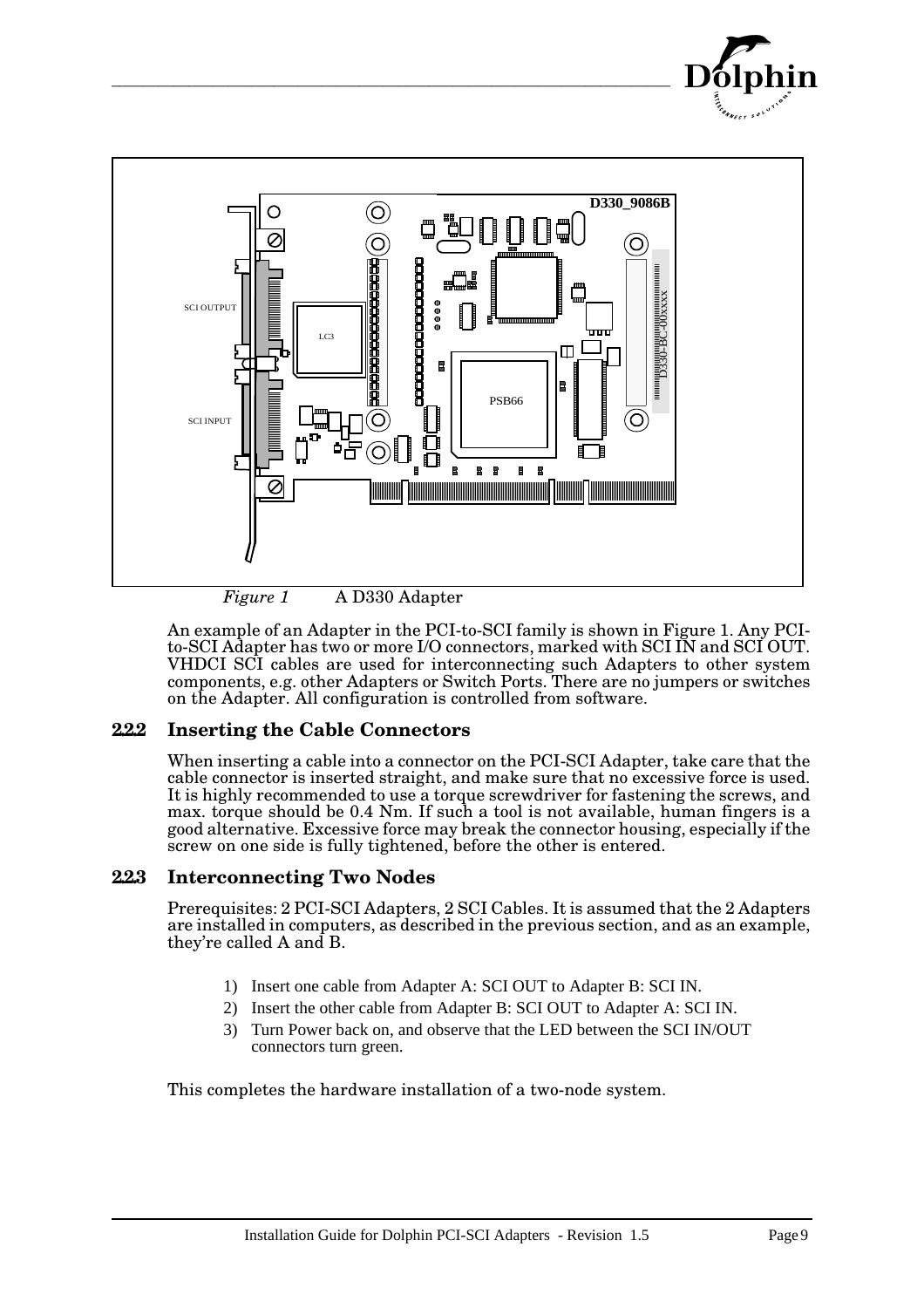

### **2.2.4 Interconnecting Two Nodes with Channel Bonding**

#### **2.2.4.1 Two Separate 1D PCI-to-SCI Adapters**

It is possible to obtain twice the bandwidth of a single PCI-to-SCI Adapter by installing two cards (in two different PCI buses). This requires also twice as many cables, and the two cards are connected in parallel. Let's assume we have two nodes, called A and B, which have two Adapters each, called A0, A1 and B0,B1. The connections should be done as follows:

\_\_\_\_\_\_\_\_\_\_\_\_\_\_\_\_\_\_\_\_\_\_\_\_\_\_\_\_\_\_\_\_\_\_\_\_\_\_\_\_\_\_\_\_\_\_\_\_\_\_\_\_\_\_\_\_\_\_\_\_\_\_\_\_\_\_\_\_

- 1) Connect one cable from Adapter A0: SCI OUT to Adapter B0: SCI IN
- 2) Connect one cable from Adapter A1: SCI OUT to Adapter B1: SCI IN
- 3) Connect one cable from Adapter B0: SCI OUT to Adapter A0: SCI IN
- 4) Connect one cable from Adapter B1: SCI OUT to Adapter A1: SCI IN



*Figure* 2 Interconnecting a 2 Node SCI Cluster with Channel Bonding

#### **2.2.4.2 The D350, Dual 1D PCI-to-SCI Adapter**

Dolphin has a special Dual Cycle Adapter (D350) that in one x8 PCI Express slot, can connect two virtual channels between two nodes. The interconnection scheme is exactly the same as above, except for the fact that the two channels are located on the same Adapter. Let's again assume two nodes, A and B, shall be connected together.



1) Connect one cable from Adapter A Ch 0: SCI OUT to Adapter B Ch 0: SCI IN

2) Connect one cable from Adapter A Ch 1: SCI OUT to Adapter B Ch 1: SCI IN

- 3) Connect one cable from Adapter B Ch 0: SCI OUT to Adapter A Ch 0: SCI IN
- 4) Connect one cable from Adapter B Ch 1: SCI OUT to Adapter A Ch 1: SCI IN

And that concludes the interconnect of a two node system with Channel bonding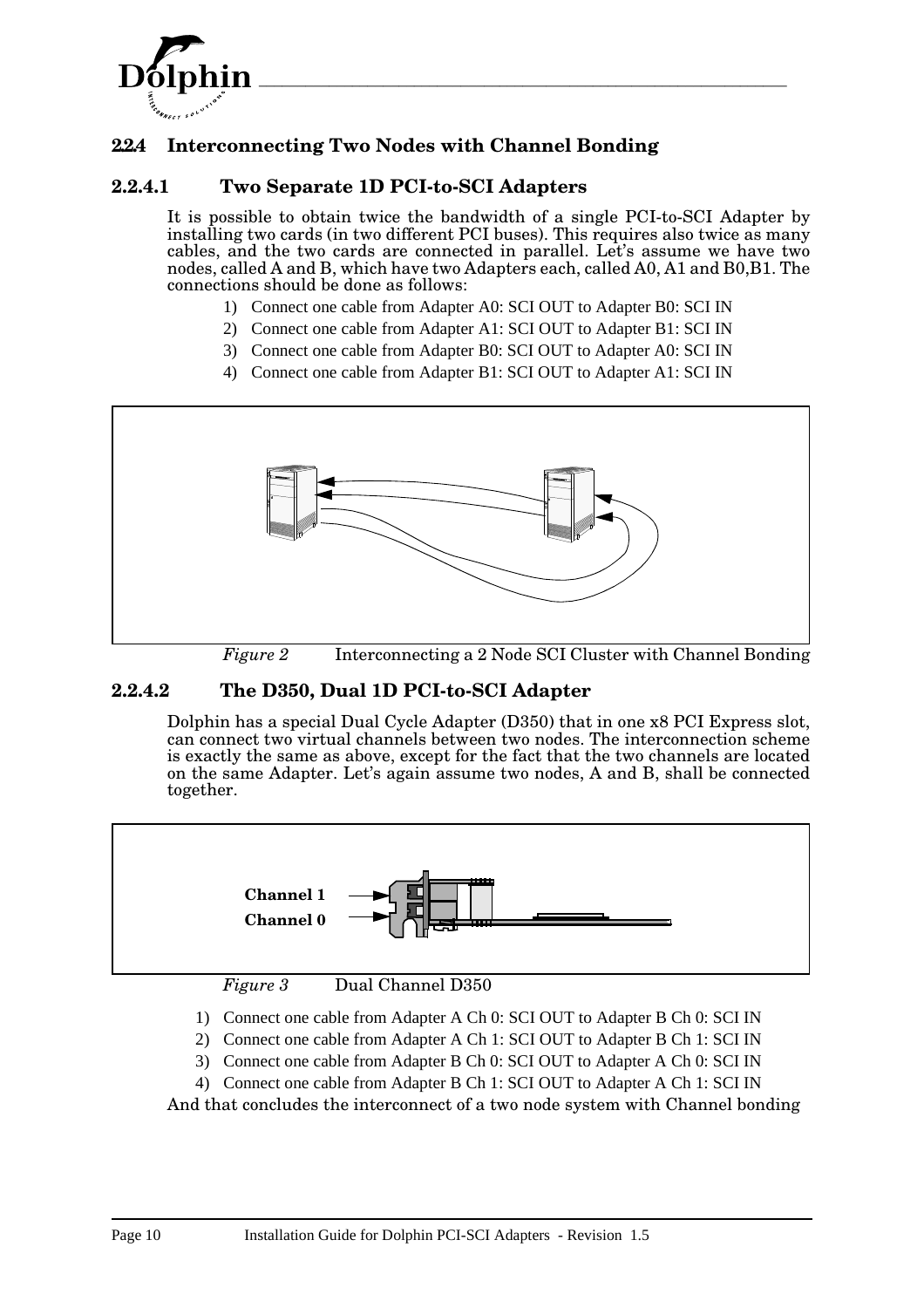

#### **2.2.5 Interconnecting Multiple Nodes in a Ringlet**

\_\_\_\_\_\_\_\_\_\_\_\_\_\_\_\_\_\_\_\_\_\_\_\_\_\_\_\_\_\_\_\_\_\_\_\_\_\_\_\_\_\_\_\_\_\_\_\_\_\_\_\_\_\_\_\_\_\_\_\_\_\_\_\_\_\_\_\_\_\_\_\_

Several nodes can be connected in a ringlet, using the same scheme as above. As an example, we assume 3 Adapters called A, B and C, are to be interconnected.

- 1) Insert one cable from Adapter A: SCI OUT to Adapter B: SCI IN
- 2) Insert one cable from Adapter B: SCI OUT to Adapter C: SCI IN
- 3) Insert one cable from Adapter C: SCI OUT to Adapter A: SCI IN

In a similar manner larger ringlets can be interconnected, see Figure 4 and Figure 5. Figure 5 gives an example on interleaved cabling, which eliminates the need for long cables.



*Figure* 4 4 Node SCI Ring Topology.



#### **2.2.6 Interconnecting Multiple Nodes with the D535**

When interconnecting PCI-to-SCI Adapters by means of a switch, each port of the switch has an input and an output connector, just like a regular node, and one or more nodes can be connected to a switch port, following the same scheme as described above for regular ring.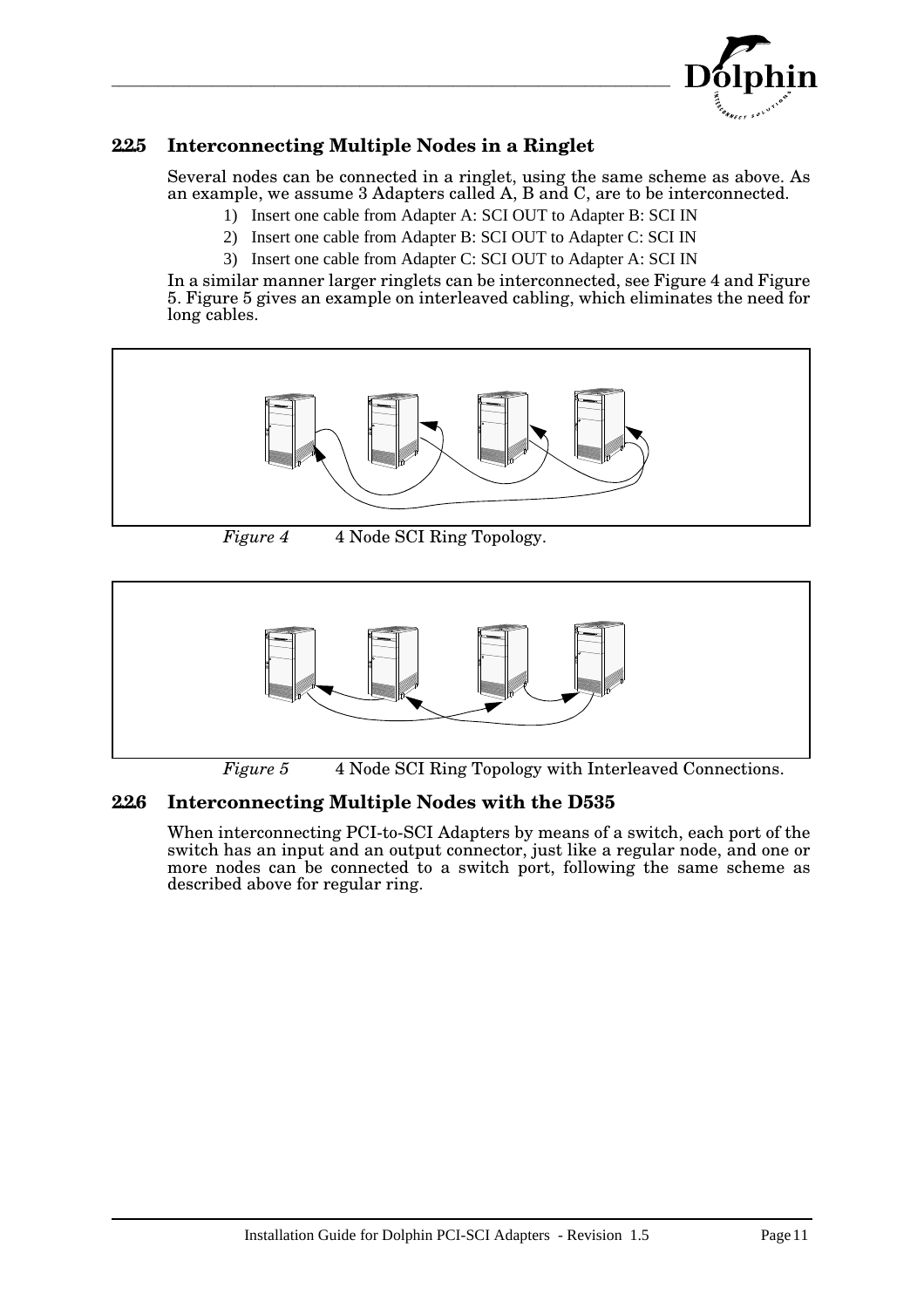



### **2.2.7 Interconnecting Multiple Nodes in an SCI Torus topology**

By using 2 dimensional (2D) PCI-to-SCI Adapters, nodes can be interconnected in a 2D torus configuration. Such Adapters have two SCIlinks and can be connected as shown in Figure 7 and Figure 8.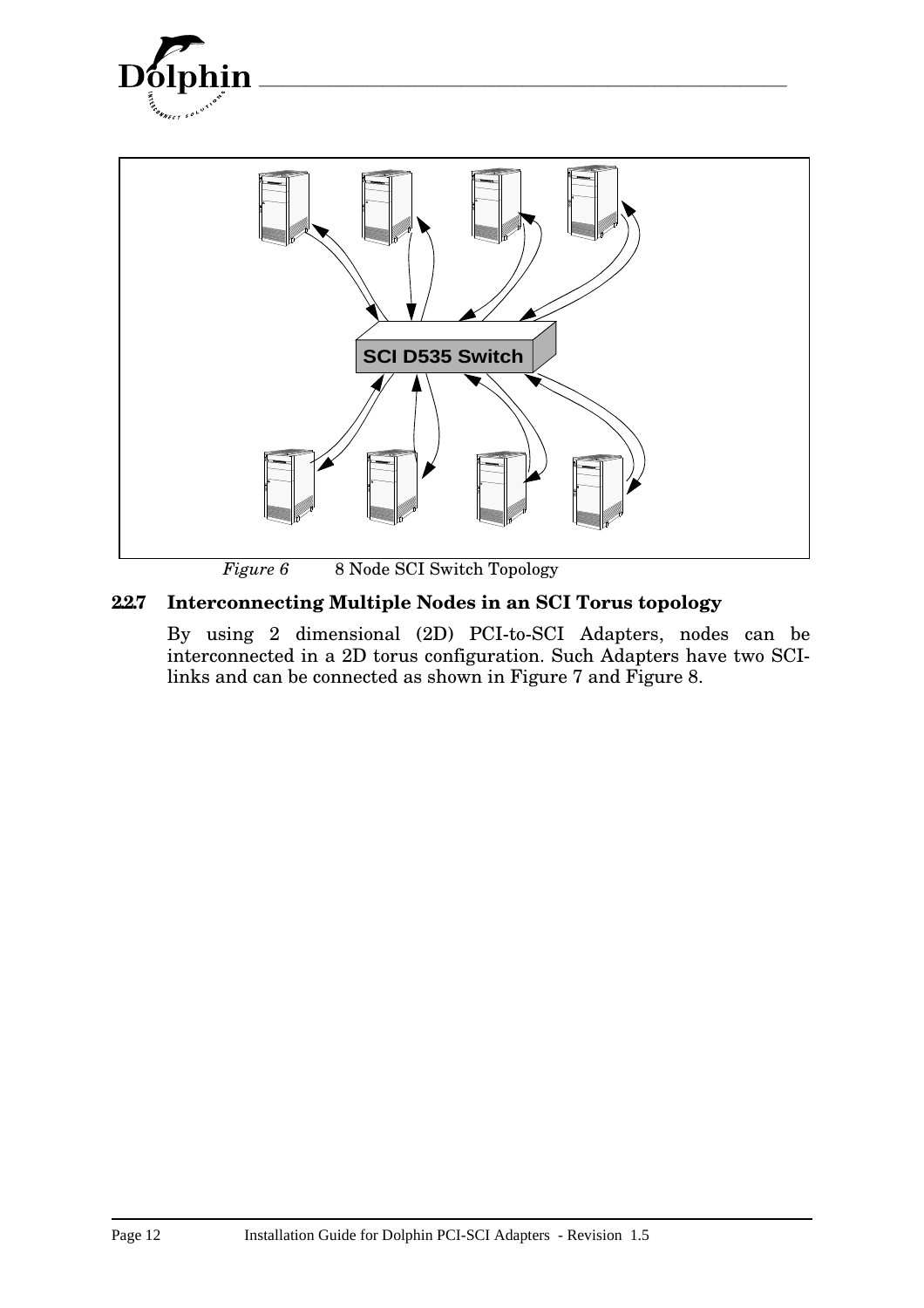



\_\_\_\_\_\_\_\_\_\_\_\_\_\_\_\_\_\_\_\_\_\_\_\_\_\_\_\_\_\_\_\_\_\_\_\_\_\_\_\_\_\_\_\_\_\_\_\_\_\_\_\_\_\_\_\_\_\_\_\_\_\_\_\_\_\_\_\_\_\_\_\_

*Figure 7* 16 Node SCI Torus Topology (4x4)

The minimum number of nodes in a 2D torus cluster is  $4 (2x2)$ , and the maximum is 256 (16x16). The nodeId assigned to each node must be specified as shown in Figure 8.The general formula for these nodes are:

 $nodeId = (x+1)*4 + y*64$ 

For further information about configuration, please refer to the *SCICONFIG - Configuration Tool User's Guide [4].*

Figure 10 shows cabling details for a 9 node Torus configuration. Cables in the Ydirection should be connected to the link 1, or the plugUp board connectors, while cables in the X-direction should be connected to Link 0, or the main board connectors. See also Figure 9.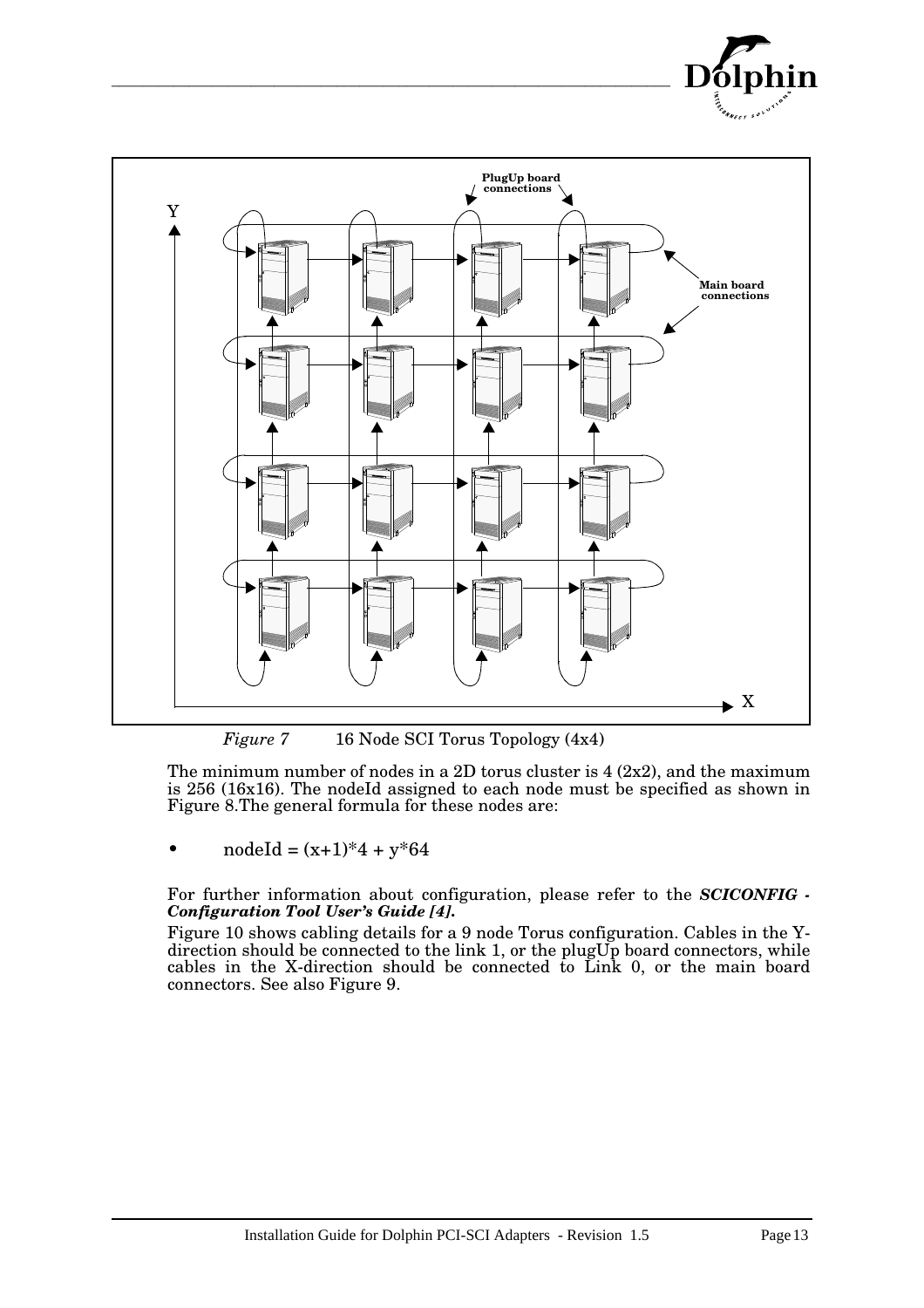

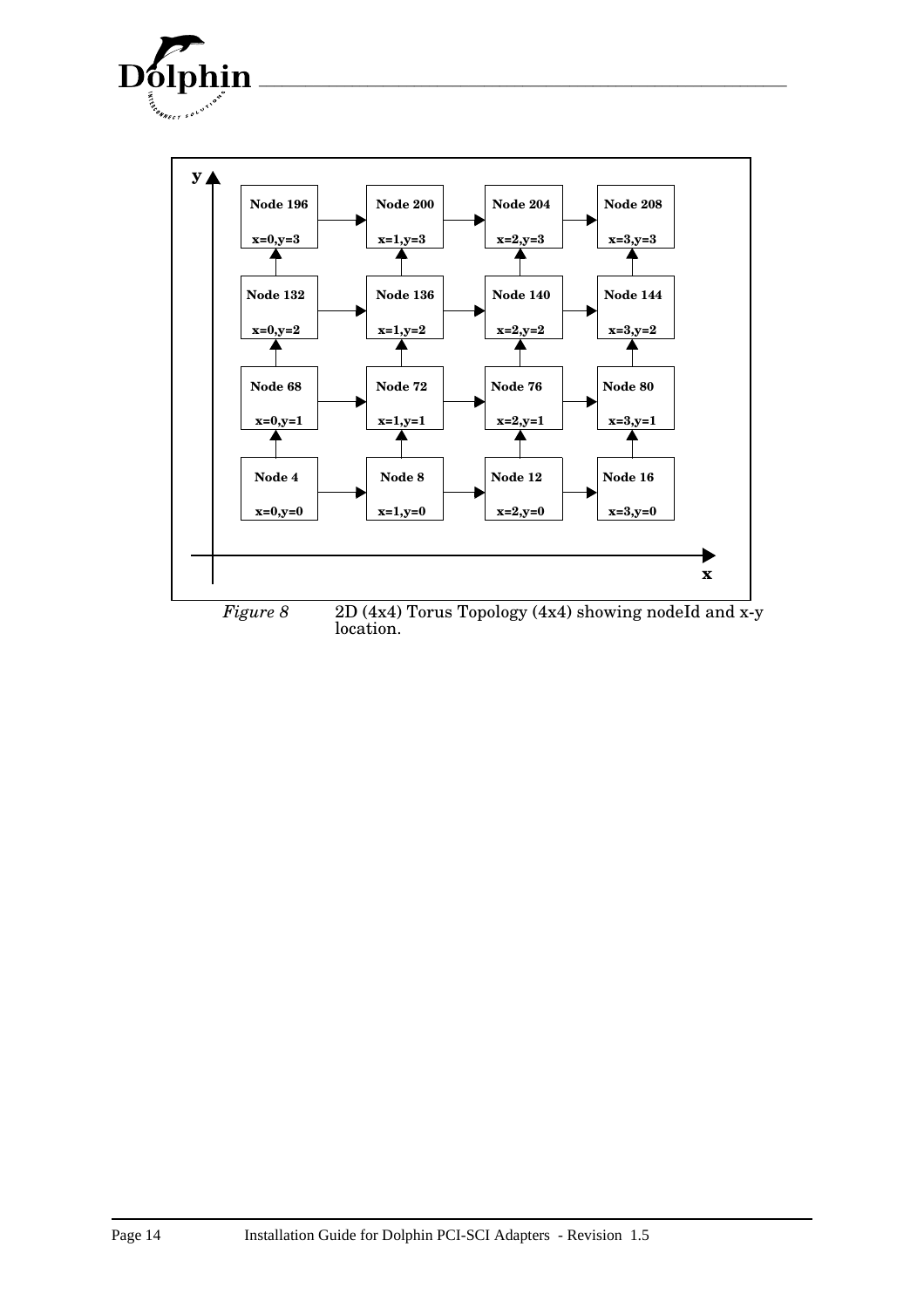



*Figure 9* 2D PCI-to-SCI Adapter

\_\_\_\_\_\_\_\_\_\_\_\_\_\_\_\_\_\_\_\_\_\_\_\_\_\_\_\_\_\_\_\_\_\_\_\_\_\_\_\_\_\_\_\_\_\_\_\_\_\_\_\_\_\_\_\_\_\_\_\_\_\_\_\_\_\_\_\_\_\_\_\_



*Figure 10* 9 Node 2D SCI Torus Topology (3x3), Cabling Details.

For large clusters it is recommended that you avoid the need for long cables by interleaving the connections between nodes. See Figure 5 as an example.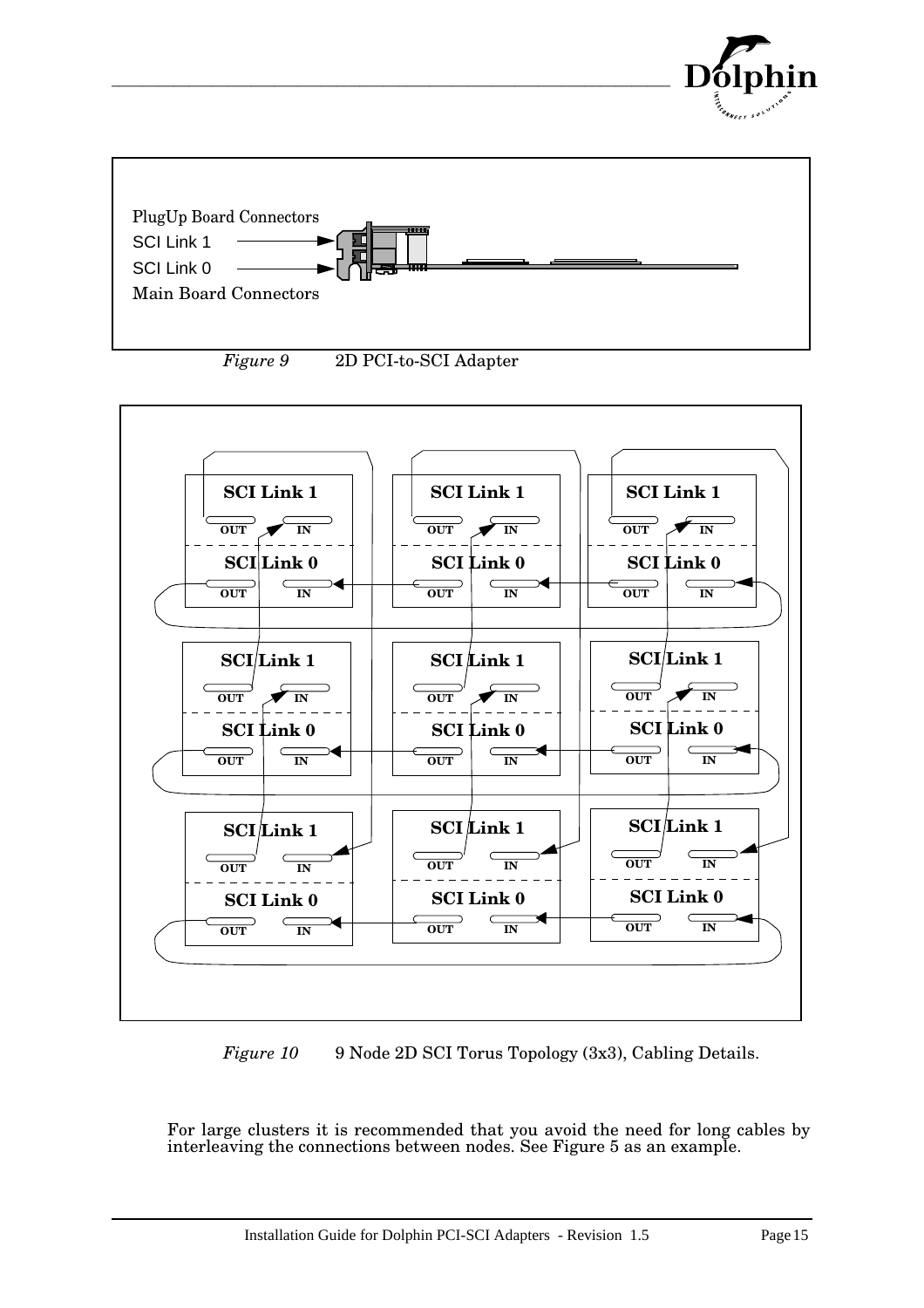

#### **2.2.8 Other supported topologies**

#### **2.2.8.1 A Non-Symmetrical System**

It is possible to interconnect different Adapters in the same SCI cluster. Figure 11 shows a combination of 1D and 2D Adapters in the same SCI cluster. Note that the 1D Adapters interconnected in a 2D-torus cluster, must have fixed nodeIds as indicated in Figure 11.

\_\_\_\_\_\_\_\_\_\_\_\_\_\_\_\_\_\_\_\_\_\_\_\_\_\_\_\_\_\_\_\_\_\_\_\_\_\_\_\_\_\_\_\_\_\_\_\_\_\_\_\_\_\_\_\_\_\_\_\_\_\_\_\_\_\_\_\_



*Figure 11* NodeIds for a mixed 1D/2D cluster

#### **2.2.8.2 A Dual Fabric Configuration**

It is also possible to configure a 2D cluster with dual fabric to achieve both channel bonding and redundancy. Such a configuration requires 2 ea. 2D Adapters in each machine. Figure 12 gives an example of a 2x2 cluster.

Normally such clusters will consist of the same type of machines, and if so, it is advisable (but not mandatory) to define e.g. Adapter 0 in the same slot in all machines, and that all Adapter 0s are interconnected in one fabric (fabric 0). See Figure 12. This will ease both cabling and debugging if problems occur.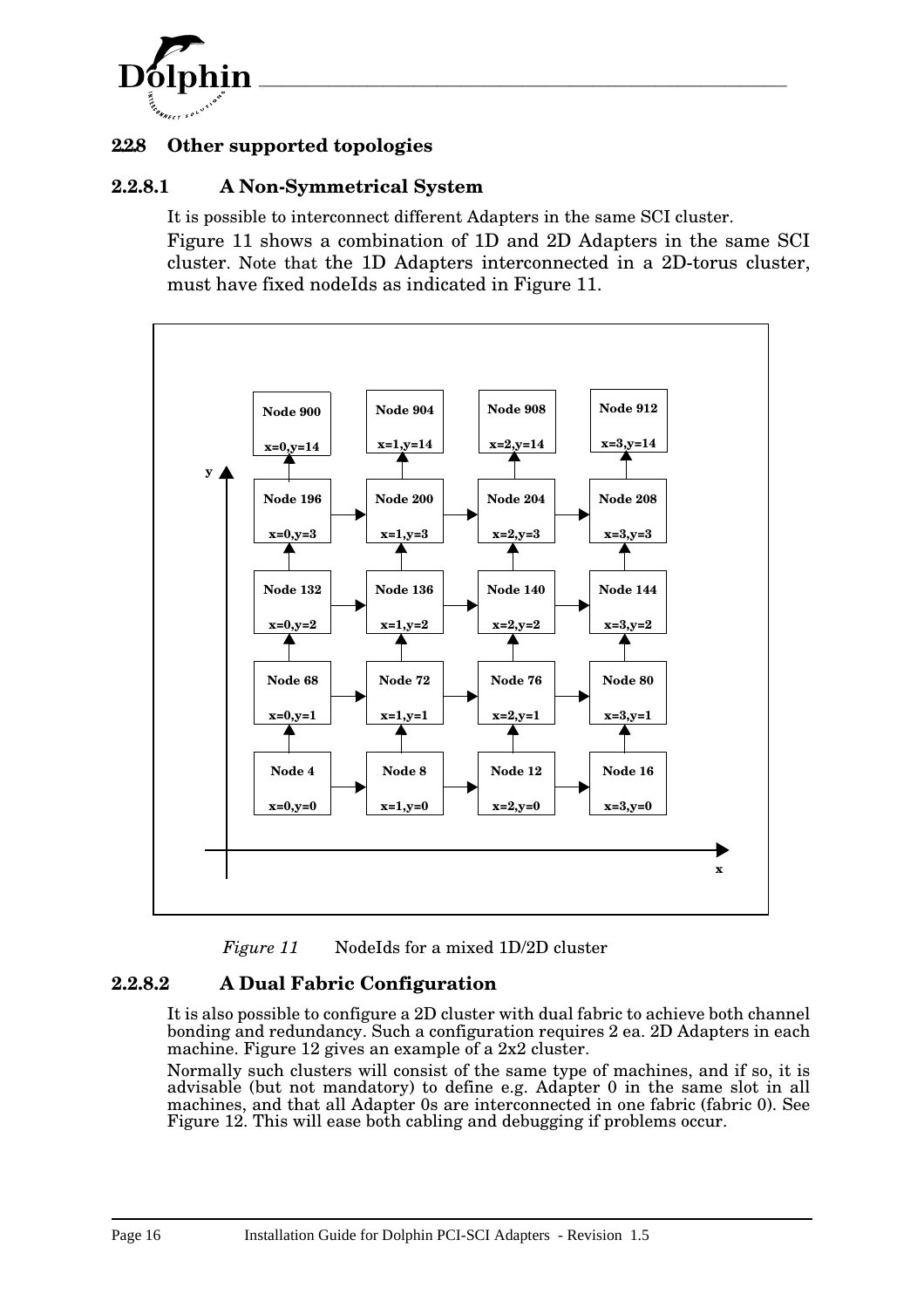



\_\_\_\_\_\_\_\_\_\_\_\_\_\_\_\_\_\_\_\_\_\_\_\_\_\_\_\_\_\_\_\_\_\_\_\_\_\_\_\_\_\_\_\_\_\_\_\_\_\_\_\_\_\_\_\_\_\_\_\_\_\_\_\_\_\_\_\_\_\_\_\_

*Figure* 12 Connecting a 4 Node 2D (2x2) SCI Cluster with Dual Fabric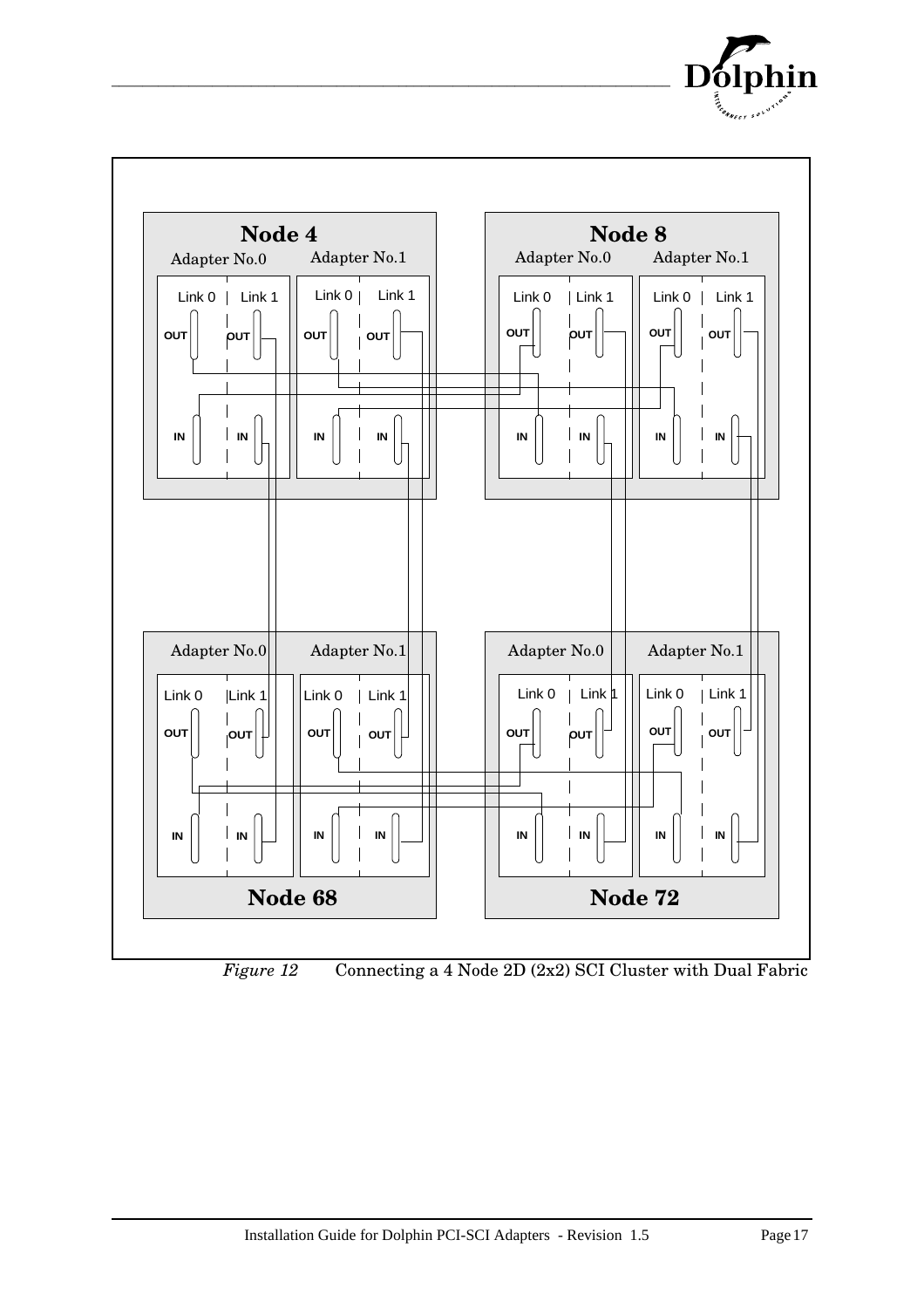

## **3 Troubleshooting**

## **3.1 LED Indications**

The LED(s) visible through the I/O brackets, can give some hints about the condition of the board and its operation, as indicated in Table 1.

| <b>LED</b> Color | LED <sub>1</sub><br><b>Behavior</b> | Interpretation                                                                                                            |
|------------------|-------------------------------------|---------------------------------------------------------------------------------------------------------------------------|
| YELLOW           | Steady                              | Power on PCI-to-SCI Adapter, but<br>* no cable installed correctly<br>* remote computer not powered<br>* erroneous cable. |
| <b>GREEN</b>     | Steady                              | Cable installed and OK.                                                                                                   |
| YELLOW           | <b>Short</b><br>period              | Self Test running after<br>* power on<br>* after installation of cable<br>* software reset.                               |
| <b>GREEN</b>     | blinking                            | Cable installed and OK, and traffic on B-Link.                                                                            |

*Table 1* LED Behavior

If the LED remains YELLOW after installing the Adapters and cables, check the following:

- 1) That cables are installed in the right sequence (in to out) and that they are properly seated.
- 2) If still not GREEN, try each cable in loop-back, i.e. connect the cable between the SCI IN/OUT connectors on one node. In this way a faulty cable or a faulty Adapter could be isolated.
- 3) If all cables fail on one Adapter, it is probably the Adapter which is erroneous and must be replaced. The same exercise could be done on other Adapters to make sure that they are ok, and that the cables are ok.
- 4) If one cable fails, replace the faulty cable.
- 5) For further assistance, consult the support pages on Dolphin's web server: http://www.dolphinics.com. where you can find the description of the scidiag program [5]

## **3.2 Power On/Off**

Since newer technology, with its shrinking geometries, requires "new", lower voltages, it is necessary to generate these voltages onboard, since the PCIe connector [3] offers only 3.3V and 12V directly, and the bulk of the power has to be drawn from 12V. Consequently linear regulators are not longer and option, since the loss would be huge. So regular DC/DC converters are required to generate these voltages, and such regulators require a certain power off time, to discharge capacitors before a new smooth power-on.

Consequently, for all D350 (and higher) series of Dolphin Adapters, it is necessary to wait minimum 5 seconds between power off and power on.

If this power off period is too short, the symptom is normally that the LEDs stay yellow, and if trying to start the operating system, the Dolphin Adapter seems to have vanished. If this is the case, try to power cycle once more with adequate power-off-time.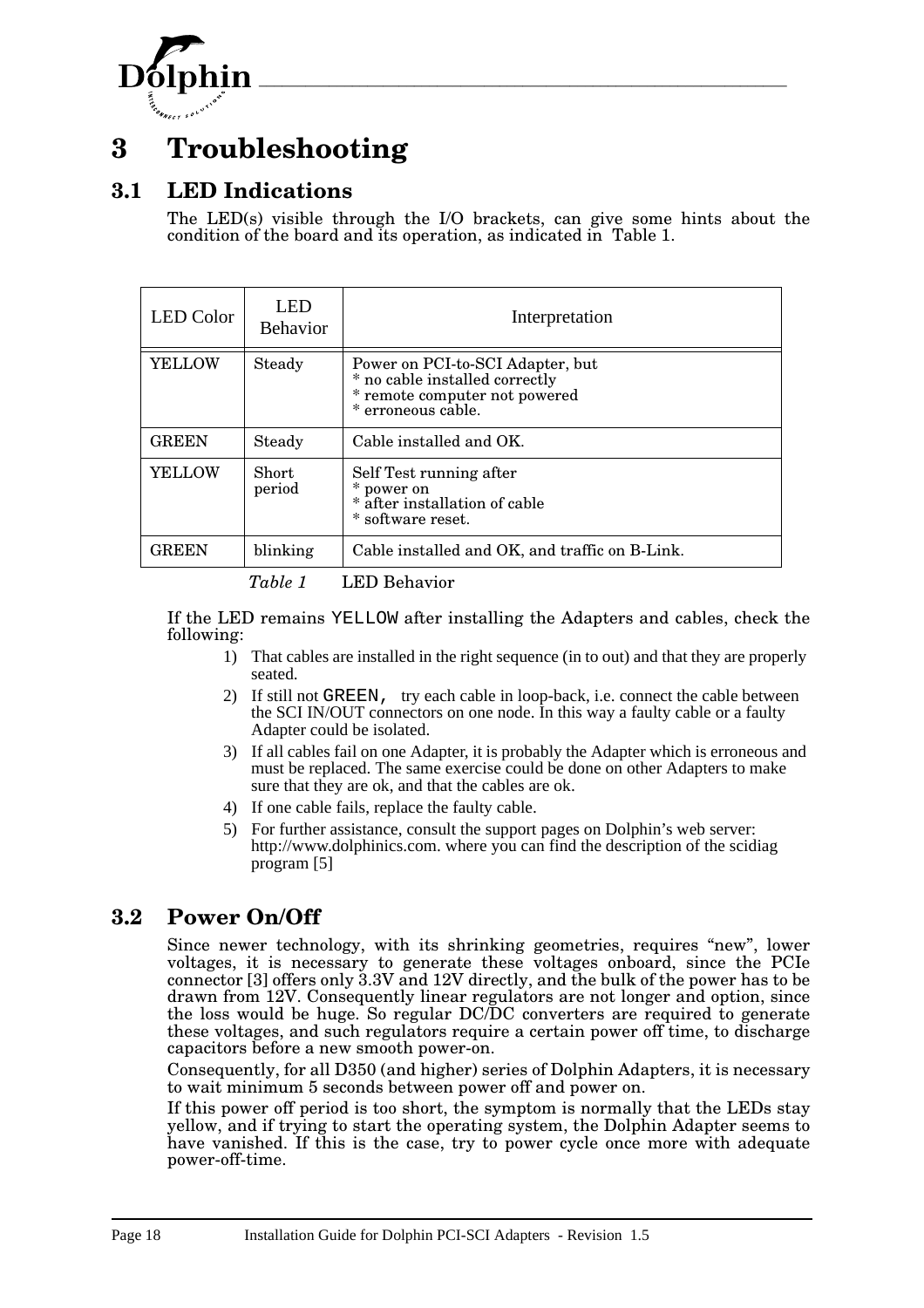

## **Appendix F References**

\_\_\_\_\_\_\_\_\_\_\_\_\_\_\_\_\_\_\_\_\_\_\_\_\_\_\_\_\_\_\_\_\_\_\_\_\_\_\_\_\_\_\_\_\_\_\_\_\_\_\_\_\_\_\_\_\_\_\_\_\_\_\_\_\_\_\_\_\_\_\_\_

| $\int$           | IEEE Std 1596-1992                                                                                           |
|------------------|--------------------------------------------------------------------------------------------------------------|
|                  | IEEE Standard for Scalable Coherent Interface (SCI)                                                          |
|                  | The Institute of Electrical and Electronic Engineers, Inc., 345 East 45th Street,<br>New York, NY 10017, USA |
| [2]              | PCI Local Bus Specification, revision 2.2                                                                    |
|                  | PCI Special Interest Group, 5440 SW Westgate Dr. Suite 217, Portland, OR 97221,<br><b>USA</b>                |
|                  | http://www.pcisig.com                                                                                        |
| $\left[3\right]$ | PCI Express Base Specification revision 1.0a                                                                 |
|                  | PCI Special Interest Group, 5440 SW Westgate Dr. #217, Portland, OR 97221                                    |
| [4]              | SCICONFIG - Configuration Tool User's Guide                                                                  |
|                  | Dolphin Interconnect Solutions ASA, P.O. Box 15, Oppsal, N-0619 Oslo, Norway                                 |
|                  | http://www.dolphinics.com                                                                                    |
| [5]              | scidiag - SCI diagnostic tool User's Guide                                                                   |

Dolphin Interconnect Solutions ASA, P.O. Box 15, Oppsal, N-0619 Oslo, Norway http://www.dolphinics.com